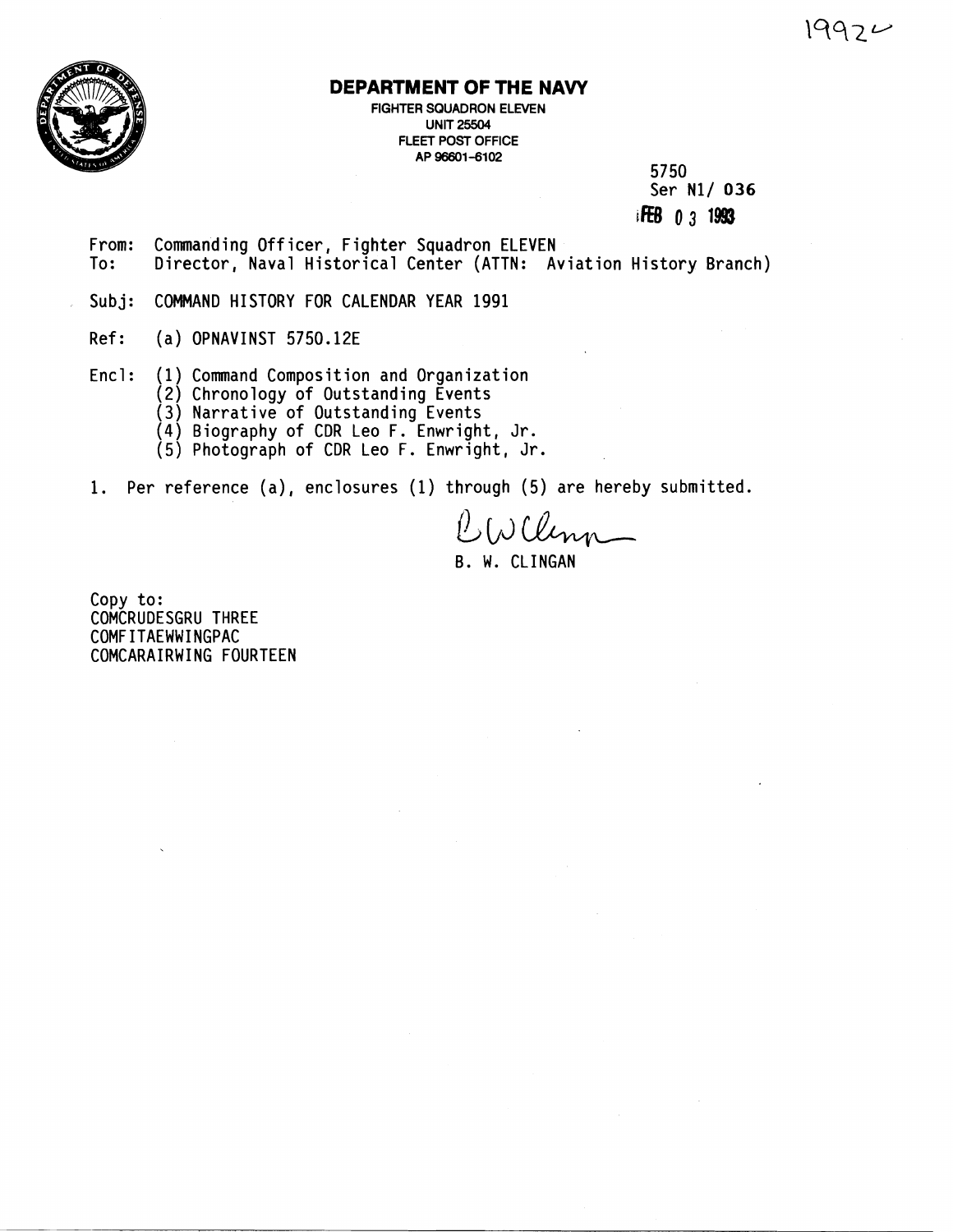### **COMMAND COMPOSITION AND ORGANIZATION**

COMMANDING OFFICER (01 JAN 91 to 04 SEP 91) CDR Steven R. Nichols (04 SEP 91 through Present) CDR Leo F. Enwright, Jr.

EXECUTIVE OFFICER (01 JAN 91 to 04 SEP 91) CDR Leo F. Enwright, Jr. (04 SEP 91 to Present) CDR Bruce W. Cl ingan

LOCATION OF COMMAND Naval Air Station Oceana Virginia Beach, VA 23460

ADMINISTRATIVE CONTROL ASHORE Commander, Fighter Wing ONE Commander, Tactical Wings, Atlantic Commander, Naval Air Force, U.S. Atlantic Fleet

OPERATIONAL CONTROL AFLOAT Commander, Carrier Air Wing SIX Commander, Carrier Group SIX

AIRCRAFT F-14A TOMCAT Tail Code "AE"

CARRIER ASSIGNMENTS USS FORRESTAL (CV 59) Homeported at Mayport Naval Station, Florida

MISSION

Fleet Air Superiority and Power Projection Missions include: Combat Air Patrol, Air Intercept, Maritime Air Superiority and Strike Escort.

Enclosure (1)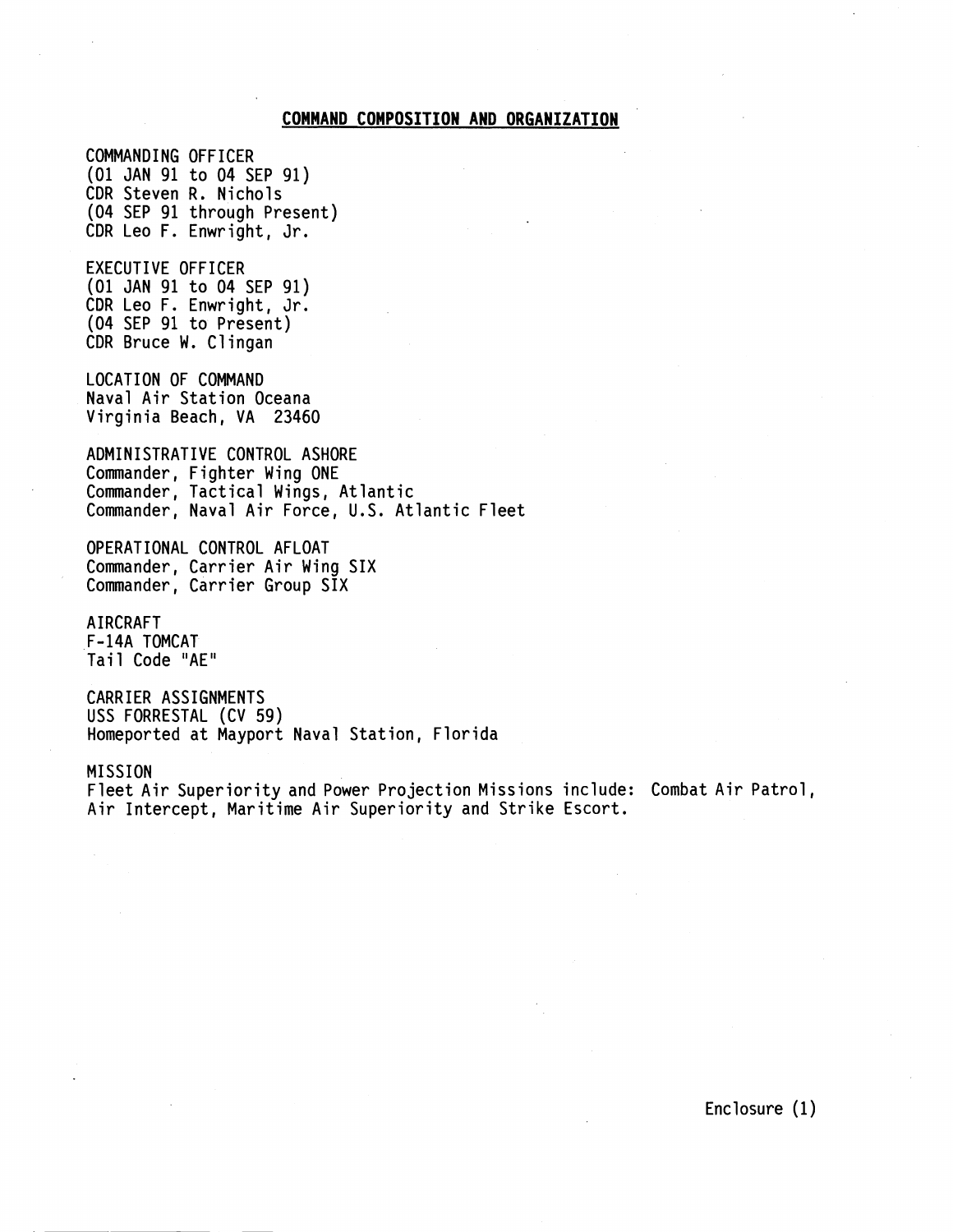### **CHRONOLOY OF OUTSTANDING EVENTS**

# **JANUARY**  02-12 Fallon, NV Air Wing Detachment 26 CQ/Fly on 27-14 FEB Embarked USS FORRESTAL (CV **59),** Advanced/Host i 1 it ies Phase exercises in Jacksonville Operating area **FEBRUARY**  14-15 Fly off 26-01 MAR Missilex, W-72 **MARCH**  05-08 Surface lift to Mayport and back to Oceana 15-26 Mini-FFARP with VF-43, NAS Oceana **APRIL**  12-18  $CQ/Fly$  on 19-27 Embarked, USS FORRESTAL, Workup phase exercises in Jacksonville Operating area 27 Fly off **MAY**  POM Period 30-31  $CQ/Fly$  on **JUNE**  08-09 PASSEX with French CV CLEMENCEAU, AAWEX (no DACT) 08-21 VF-11 F-14 at Paris Air Show 10 INCHOP, Mediterranean Sea 14 Begin PROVIDE COMFORT Operations, Eastern Mediteranean. 23-27 Inport Haifa, Israel

28- 30 PROVIDE COMFORT Operations

Enclosure (2)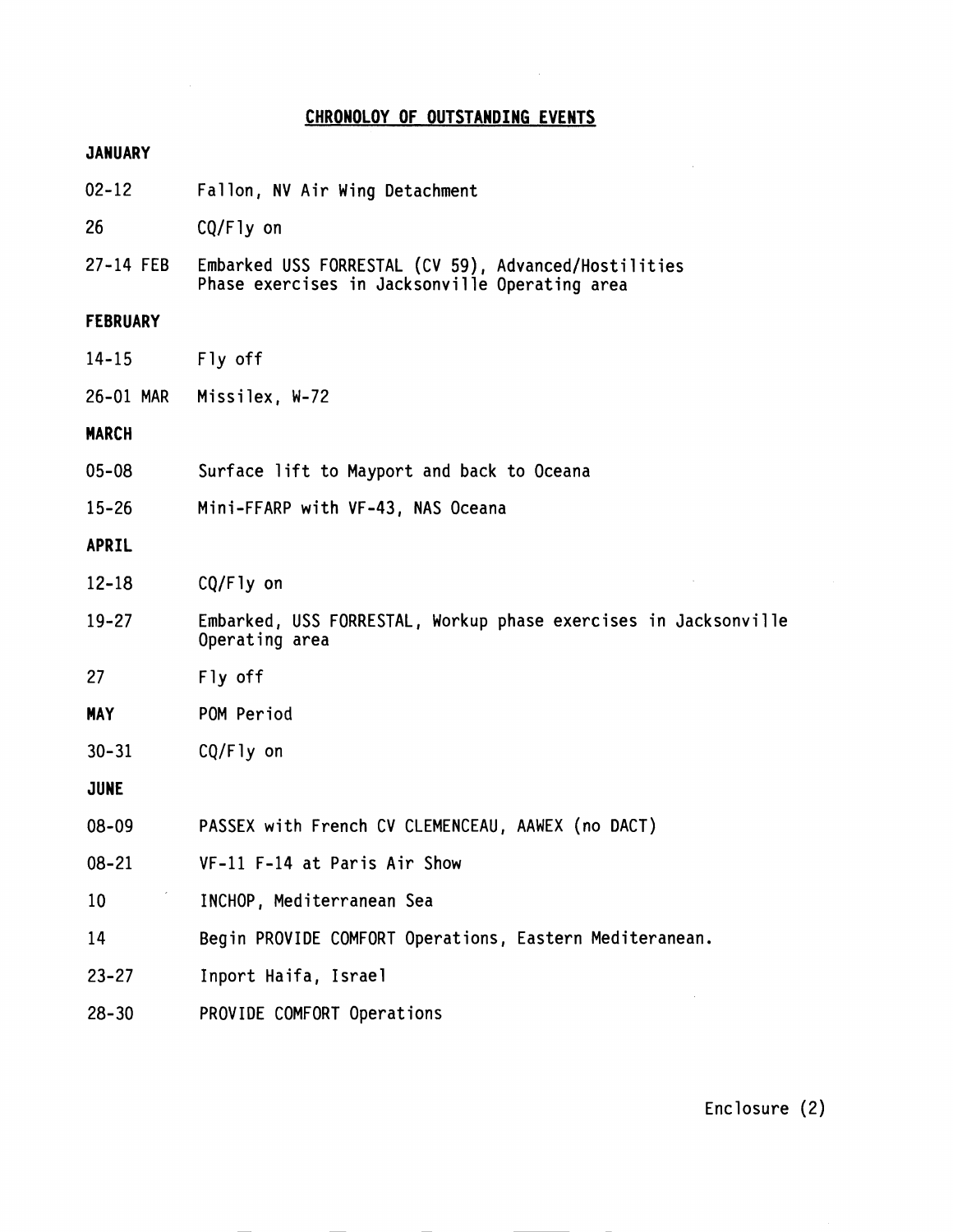| <b>JULY</b>      |                                                                                                                |  |  |  |  |  |
|------------------|----------------------------------------------------------------------------------------------------------------|--|--|--|--|--|
| $01 - 04$        | Inport Rhodes, Greece                                                                                          |  |  |  |  |  |
| 06               | Air Show, U.S. Ambassador to Greece                                                                            |  |  |  |  |  |
| $06 - 16$        | PROVIDE COMFORT Operations                                                                                     |  |  |  |  |  |
| $17 - 20$        | Unit training, Avgo Nisi. Presence provided for<br>Presidential visit to Greece.                               |  |  |  |  |  |
| $21 - 23$        | PROVIDE COMFORT Operations                                                                                     |  |  |  |  |  |
| 24-01 AUG        | Inport Rhodes, Greece                                                                                          |  |  |  |  |  |
| <b>AUGUST</b>    |                                                                                                                |  |  |  |  |  |
| $04 - 10$        | PROVIDE COMFORT Operations                                                                                     |  |  |  |  |  |
| $18 - 21$        | Inport Haifa, Israel                                                                                           |  |  |  |  |  |
| $27 - 30$        | Inport Alexandria, Egypt                                                                                       |  |  |  |  |  |
| <b>SEPTEMBER</b> |                                                                                                                |  |  |  |  |  |
| 02               | Missilex, NAMFI Range, Crete. Expended 1 AIM-9M and 1<br>AIM-54 vs BQM-74C Mirach Drone.                       |  |  |  |  |  |
| 04               | Change of Command, USS FORRESTAL, CDR L. F. Enwright, Jr.,<br>Commanding; Airshow, CINCEUR (GEN Galvin) visit. |  |  |  |  |  |
| $06 - 16$        | Inport Palma de Mallorca, Spain                                                                                |  |  |  |  |  |
| 17               | Air Show, President of Italy and VIP's                                                                         |  |  |  |  |  |
| $22 - 25$        | PROVIDE COMFORT Operations                                                                                     |  |  |  |  |  |
| $26 - 30$        | Inport Antalya, Turkey                                                                                         |  |  |  |  |  |
| <b>OCTOBER</b>   |                                                                                                                |  |  |  |  |  |
| $02 - 15$        | Detachment with one F-14 to Akhisar, TU<br>DISPLAY DETERMINATION 91.<br>for DD '91 opposition air.             |  |  |  |  |  |
| $16 - 20$        | Inport Antalya, Turkey                                                                                         |  |  |  |  |  |
| 21               | COMNAVAIRLANT (VADM Less) visit                                                                                |  |  |  |  |  |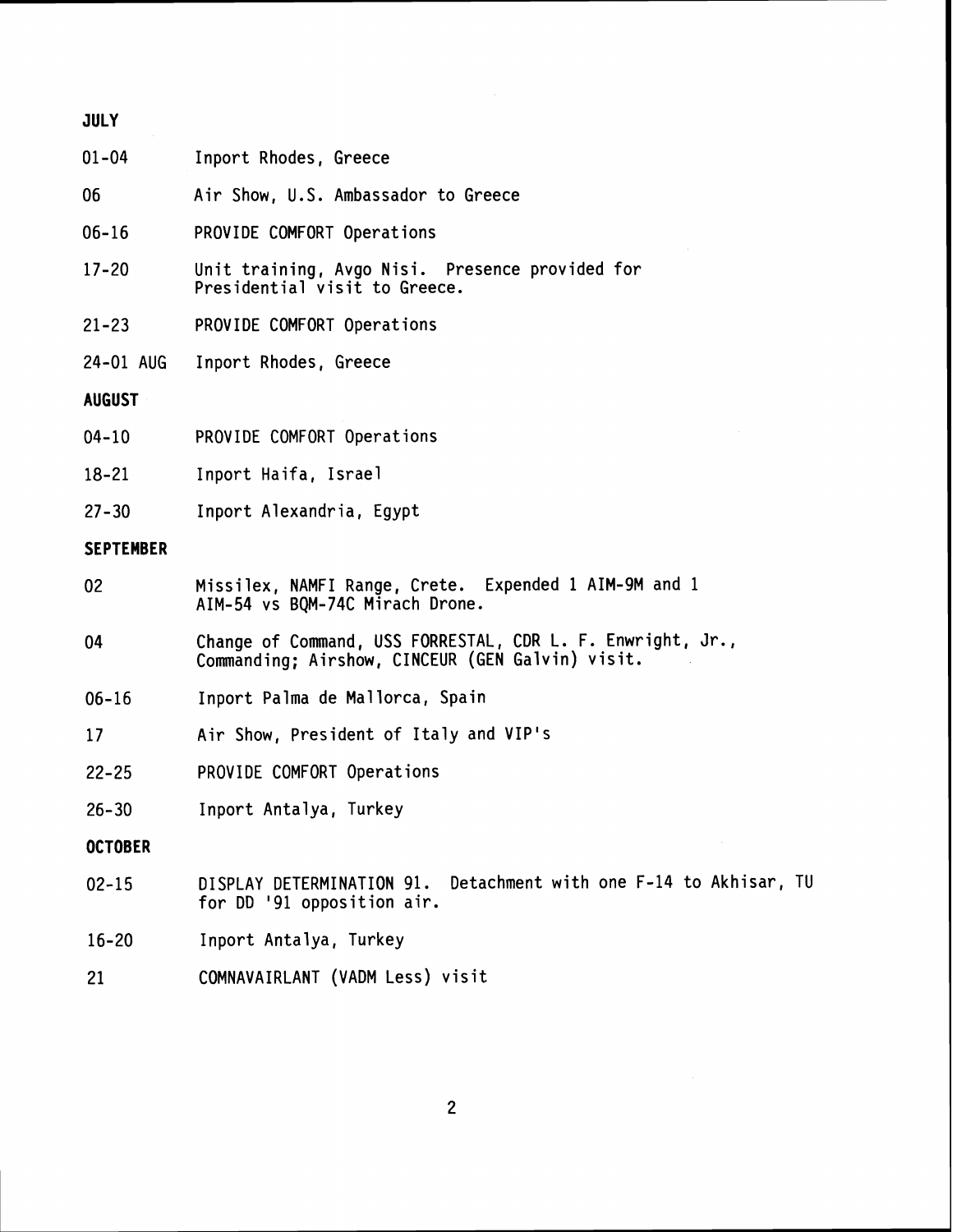| 21-26     | Ramstein Detachment. DACT for F-14's vs USAF F-16C. |
|-----------|-----------------------------------------------------|
| -23       | Air Show, NATO CINC SOUTH Commanders Conference     |
| $27 - 30$ | Inport Souda Bay, Crete                             |

**NOVEMBER** 

| $01 - 03$ |  |  |  | Transit to Western Mediterranean, cyclic operations |  |  |
|-----------|--|--|--|-----------------------------------------------------|--|--|
|-----------|--|--|--|-----------------------------------------------------|--|--|

- 04-06 Inport Toulon, France
- 06-15 Exercises Harmonie Sud Est and Iles d'Or
- 16-18 NEO exercise with MARG and Spanish nationals
- 19-23 Inport Palma, Spain
- 24-25 Transit in Western Mediterranean, cyclic operations
- 26-30 Inport Marseilles, France

## DECEMBER

A.  $\mathcal{L}_{\mathrm{in}}$ 

| $01 - 05$ | Inport Marseilles, France |  |
|-----------|---------------------------|--|
|           |                           |  |

- 06- 11 Cyclic operations, long range strike against CV 66
- 12 OUTCHOP Mediterranean Sea
- 19 Tiger cruise load aboard from Bermuda
- $21$ Fly Off
- 23 USS FORRESTAL returned homeport, Mayport, Florida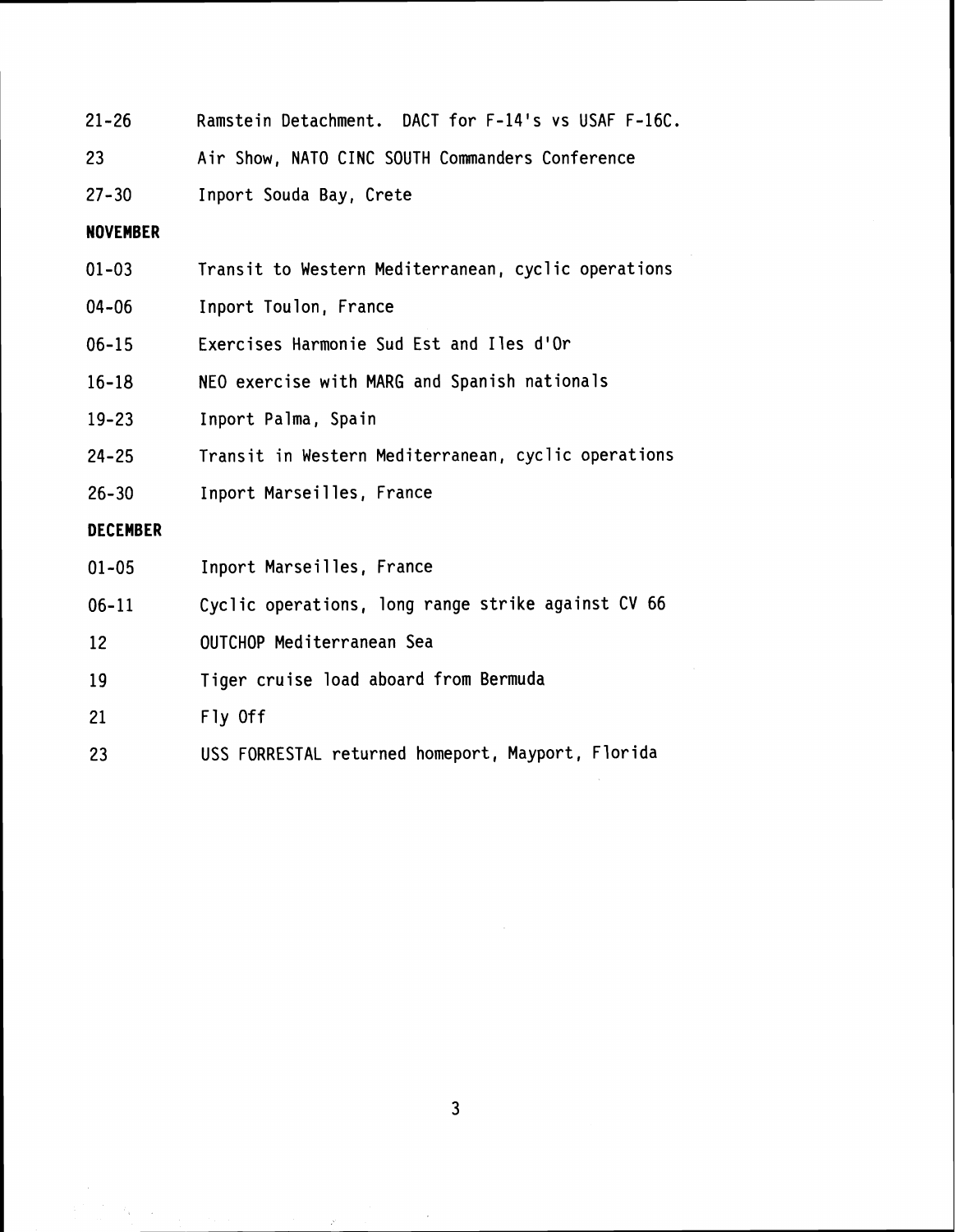#### **NARRATIVE OF OUTSTANDING EVENTS**

The Red Rippers began 1991 in preparation for Operation Desert Storm with a two-week detachment to Fallon, NV. Due to inclement weather, the squadron flew back to Oceana after nine days of very limited flying operations. In the middle of January, the squadron deployed on board USS FORRESTAL for a cruise to the Middle East and participation in Desert Storm. The deployment was canceled and turned into a 3-week exercise in the Jacksonville Operating Area (OPAREA). Returning to Oceana in mid-February, the Red Rippers conducted a missile firing exercise and a mini-Fleet Fighter ACM Readiness Program (FFARP) with VF-43.

April started with a final pre-deployment work up in the Jacksonville OPAREA. This period was highlighted by a successful missile shoot, numerous ACM sorties with the British carrier HMS INVICIBLEis Air Wing and a dependent's day cruise/air show. The Red Rippers returned to Oceana at the end of April.

In mid-May, the Red Rippers resumed ACM training and FCLPis. On 30 May the squadron deployed on cruise on board the USS FORRESTAL. The FORRESTAL arrived on station in the eastern Mediterranean on 15 June and the Air Wing began flying combat sorties; escort and Combat Air Patrol (CAP) missions; over northern Iraq in support of Operation Provide Comfort - the Combined Joint Task Force (CJTF) Kurdish Humanitarian Re1 ief Effort.

Flight operations were put on hold 23-26 June for a liberty stop in Haifa, Israel. However, missions resumed shortly after weighing anchor and continued through the rest of June. Another break in Provide Comfort operations was taken 1-4 July when the FORRESTAL anchored at the Island of Rhodes, Greece. The ship pulled out on the 5th and performed an Air Wing Six Air Power Demonstration for visiting dignitaries.

Provide Comfort Operations continued 10-16 July with the Red Rippers flying daily escort and CAP missions over Northern Iraq. From 16-20 July, VF-11 participated in unit training near the Avgo Nisi target in the Aegean Sea, and the FORRESTAL provided a U.S. presence during the President's visit to Greece. After two more days of Provide Comfort operations, the FORRESTAL pulled into port on the island of Rhodes, Greece for 10 days liberty.

The ship pulled out on 2 August, and Provide Comfort operations resumed through 10 August. The FORRESTAL moved off Israel and the Air Wing flew opposed strike training exercises culminating in a port call in Haifa. Following a short at sea period and air show, the FORRESTAL pulled into Alexandria, Egypt on the 27th for a port visit.

The squadron conducted a missile shoot in the NAMFI Range south of Crete on 2 September. The Red Ripper Change of Command ceremony took place at sea on 4 September where CDR Leo F. Enwright, Jr. took over from CDR Steve Nichols. Following the Change of Command, the squadron enjoyed ten days of liberty in Palma de Mallorca, Spain. Pulling out of port, the Air Wing conducted an air show for the President of Italy and other VIP's. The FORRESTAL then headed back towards Iraq for Provide Comfort operat ions, 22-25 September.